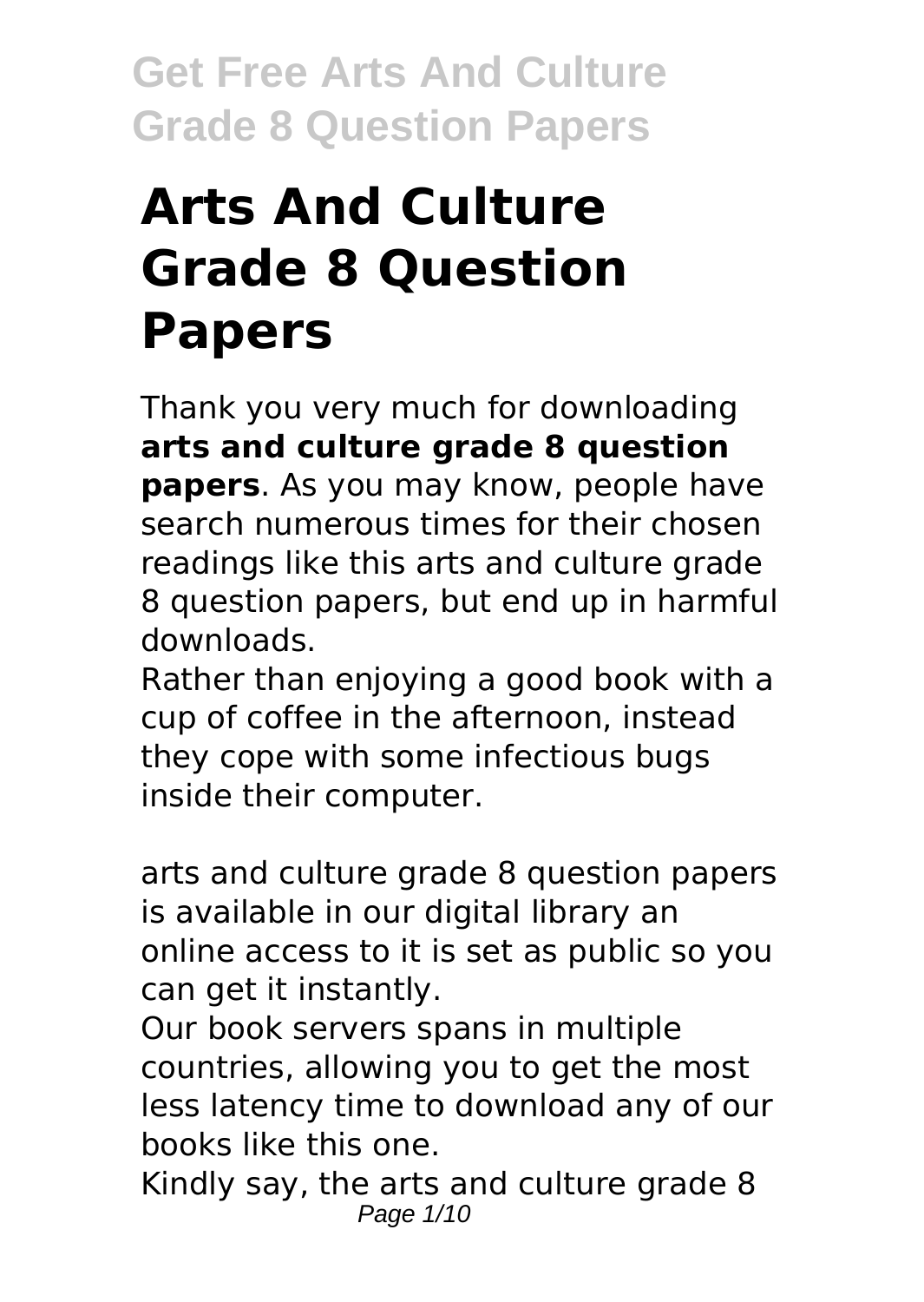question papers is universally compatible with any devices to read

Authorama is a very simple site to use. You can scroll down the list of alphabetically arranged authors on the front page, or check out the list of Latest Additions at the top.

#### **Arts And Culture Grade 8**

Grade 8 Careers in Music. Grade 8 Performing poetry, prose and drama. Grade 8 Dance drama for Human Rights. Grade 8 Performing African fables. Grade 8 Dramatic crossword puzzle. Grade 8 Writing a script for stories. Grade 8 Creating illustrations. Grade 8 Elements of colour. Grade 8 Music terminology.

### **Arts and Culture Assessment Bank Items Grade 8**

Audio Books & Poetry Community Audio Computers, Technology and Science Music, Arts & Culture News & Public Affairs Non-English Audio Spirituality &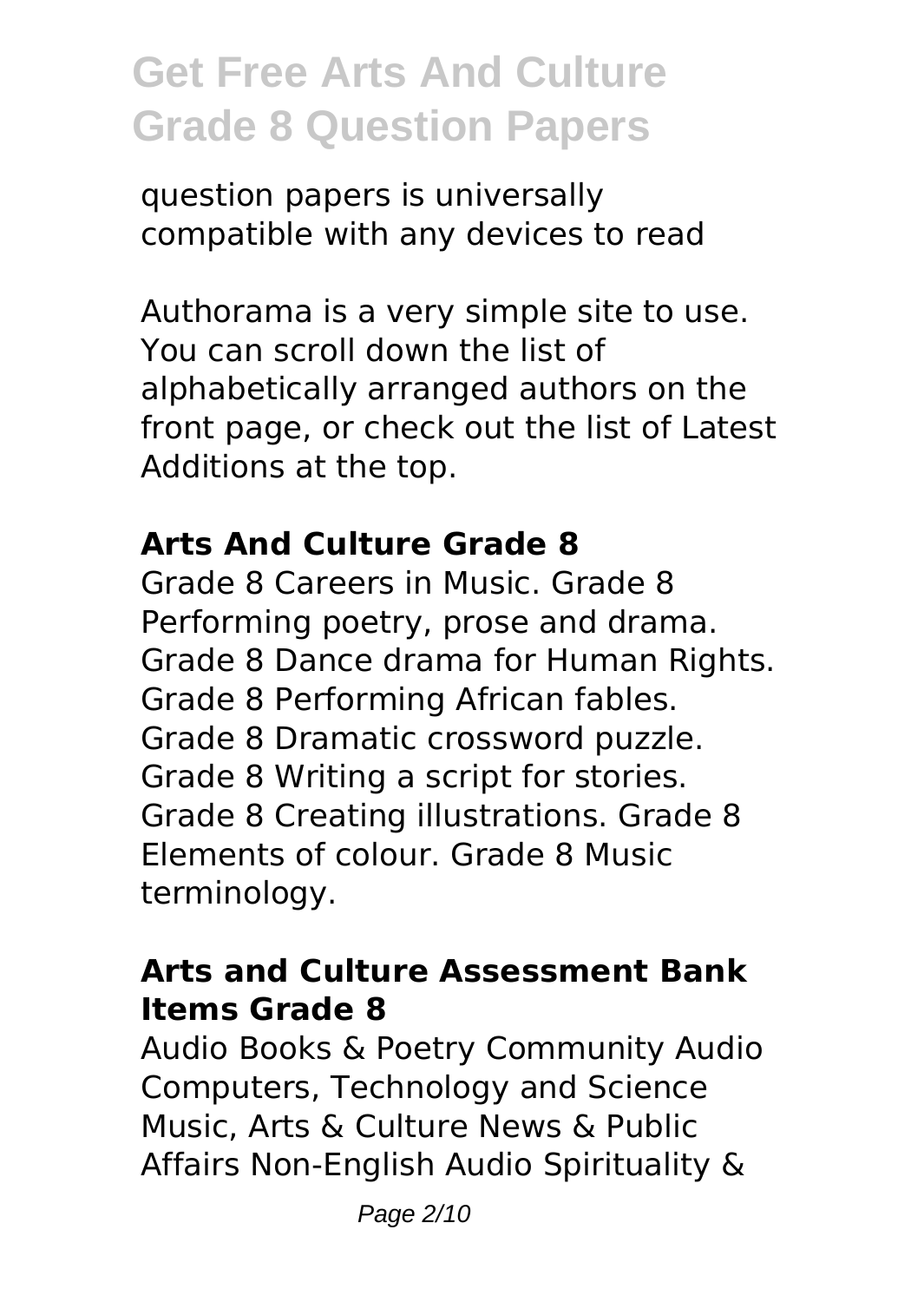Religion. Librivox Free Audiobook. ROSSO - Ardente 003 KyA3g5 Radio Stations APR: ... Full text of "Arts and Culture Grade 8"

### **Full text of "Arts and Culture Grade 8" - Internet Archive**

Arts and Culture: Skills Development Workshop Durban (Feb 2008 and 2009) District officials developing character traits using found materials and imagination. District officials developing story lines. Louis impersonating an insecure, yet cheerful and shy character. This activity was facilitated by Creative Voices for DoE.

### **Arts & Culture > Arts and Culture**

Grade 8 Dramatic crossword puzzle. Grade 8 Writing a script for stories. Grade 8 Creating illustrations. Grade 8 Elements of colour. Grade 8 Music terminology. Arts and Culture Assessment Bank Items Grade 8 The Arts Syllabus can be seen as a support structure for the two optional pre-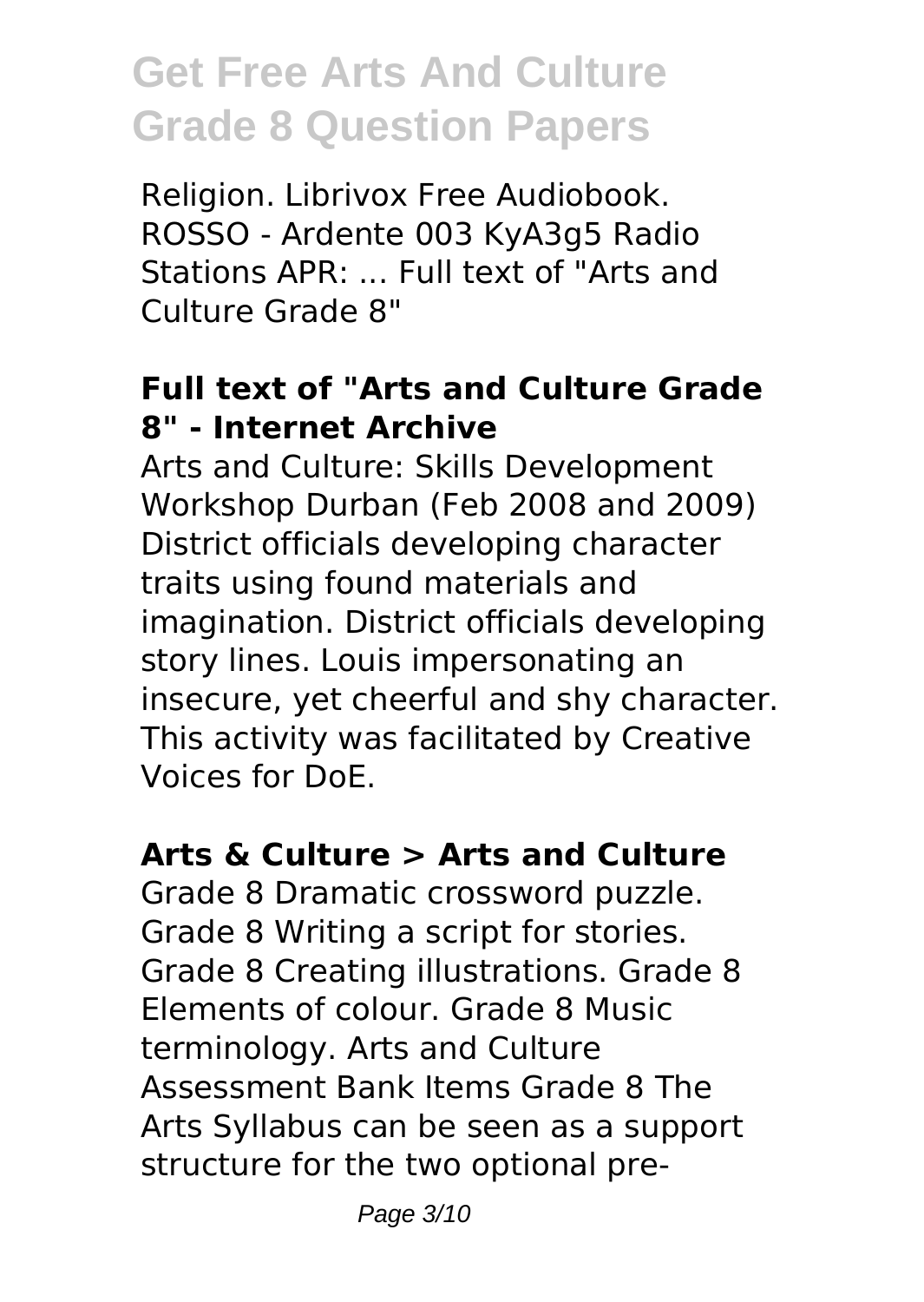vocational subjects in Grades 8 - 9: Visual Art and Integrated

### **Arts And Culture Grade 8 Curro laplume.info**

Arts And Culture. Displaying top 8 worksheets found for - Arts And Culture. Some of the worksheets for this concept are Our culture, Fy2020 supporting arts program guidelines 1, Senior phase grade 9, Visual arts vocabulary, Grade 9 arts and culture exam paper, Arts culture, How do arts culture make a difference continuum of impact, Visual arts grade 1.

### **Arts And Culture Worksheets - Learny Kids**

Arts syllabus Grades 8 - 9, NIED 2015 3 Role-play, mime, dramatization and art work are used as part of learner-centred teaching methods in other subjects. Developing the learners' skills in these areas, Arts will help improve their learning when using them in other subjects and thus enhance learning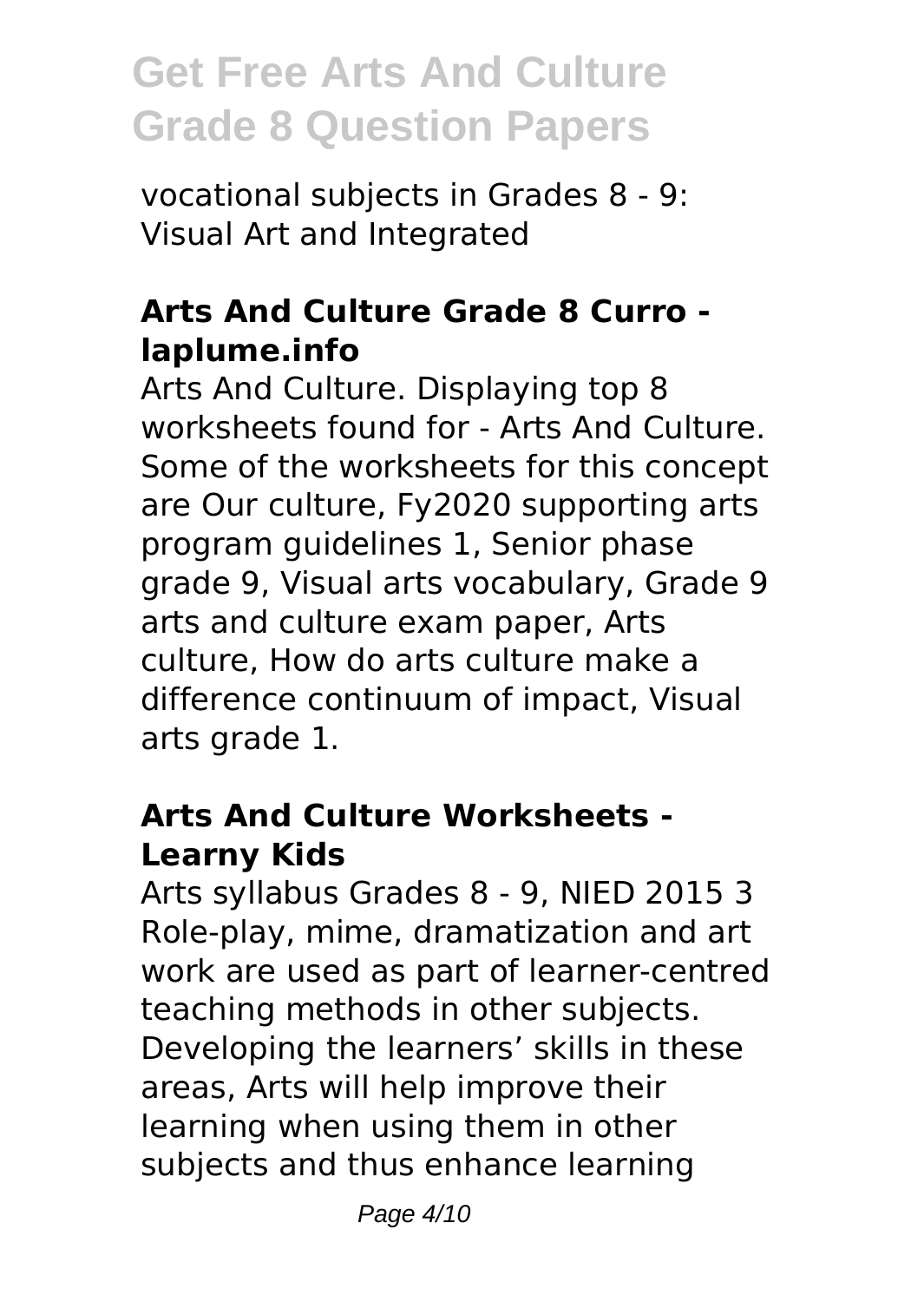across the curriculum.

### **MINISTRY OF EDUCATION, ARTS AND CULTURE**

CREATIVE ARTS DRAMA ... GRADE 8 . 2 Drama Gr 8 Question Paper November 2014 INSTRUCTIONS 1 All questions are compulsory. 2. Answer all questions in a clean paper and do not forget to write your name 3 Write neatly and legibly. QUESTION 1 MULTIPLE CHOICE Choose the correct option (A,B,C or D) and write your option on the answer sheet ...

### **CREATIVE ARTS DRAMA ASSESSMENT TASK NOVEMBER 2014 GRADE 8**

The arts worksheets teach your child about performing arts, visual arts, and art history. Try the arts worksheets with your young artist. Learning Library. ... 3rd grade. Fine arts.

### **The Arts Worksheets & Free Printables | Education.com**

Google Arts & Culture features content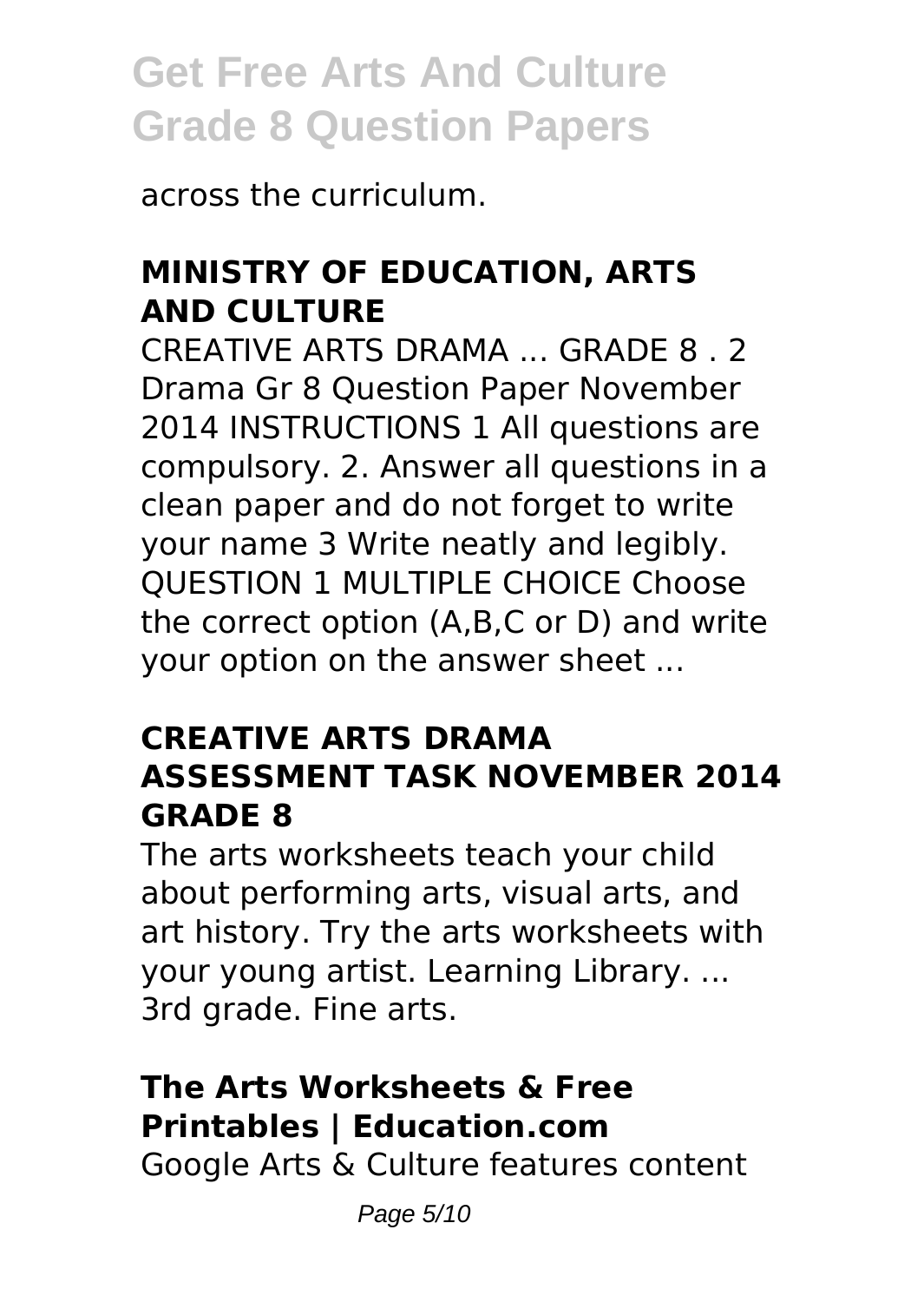from over 2000 leading museums and archives who have partnered with the Google Cultural Institute to bring the world's treasures online.

### **Google Arts & Culture**

Google Arts & Culture features content from over 2000 leading museums and archives who have partnered with the Google Cultural Institute to bring the world's treasures online.

#### **Explore — Google Arts & Culture**

National Arts Council of Namibia, Arts & Culture COVID-19 Relief Fund approves an additional amount of N\$342,000.00 for the Cultural and Creative Industries (CCIs) from the second round of application Fri, Aug 14, 2020 Windhoek: The Arts & Culture COVID-19 Rel..

#### **Ministry of Education, Arts and Culture - Welcome**

CREATIE ARTS GRADES 7-CAPS 3 SECTION 1: INTRODUCTION TO THE CURRICULUM AND ASSESSmENT POLICy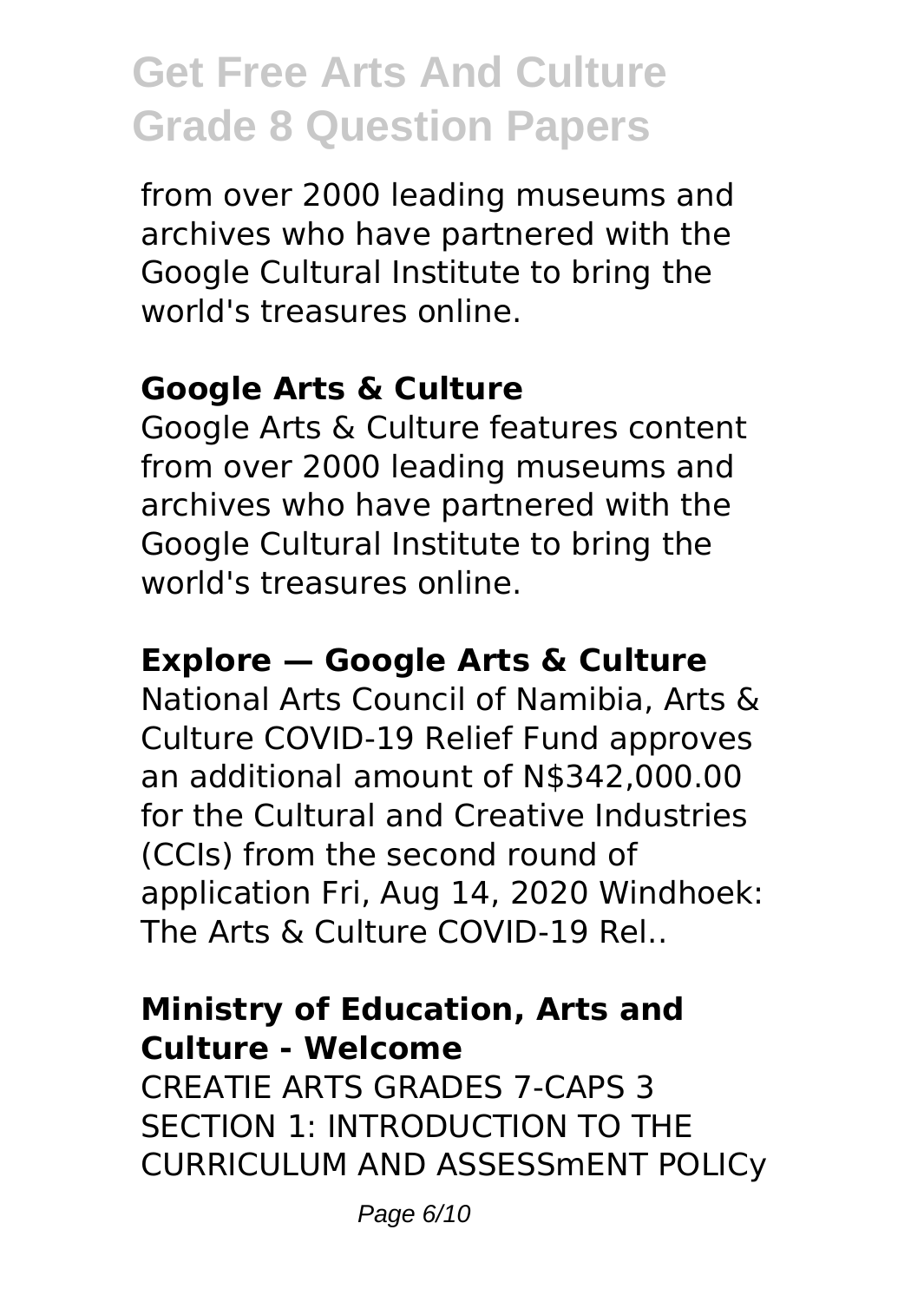STATEmENT 1.1 BaCKGround The National Curriculum Statement Grades R-12 (NCS) stipulates policy on curriculum and assessment in the schooling sector. To improve implementation, the National Curriculum Statement was amended, with the amendments coming into

### **Curriculum and Assessment Policy Statement CREATIVE ARTS**

It should be borne in mind that Arts and Culture deals mainly with four Arts Disciplines which are: Music, Visual Arts, Dance and Drama. Some aspects of Culture are dealt with under the Composite Assessment Standards. Focus has been on Intermediate and Senior Phases including Generic and Additional Assessment Standards in Grades 8 and  $Q_{\perp}$ 

### **Province of the Eastern Cape DEPARTMENT OF EDUCATION**

Dong Son culture, important prehistoric culture of Indochina; it is named for a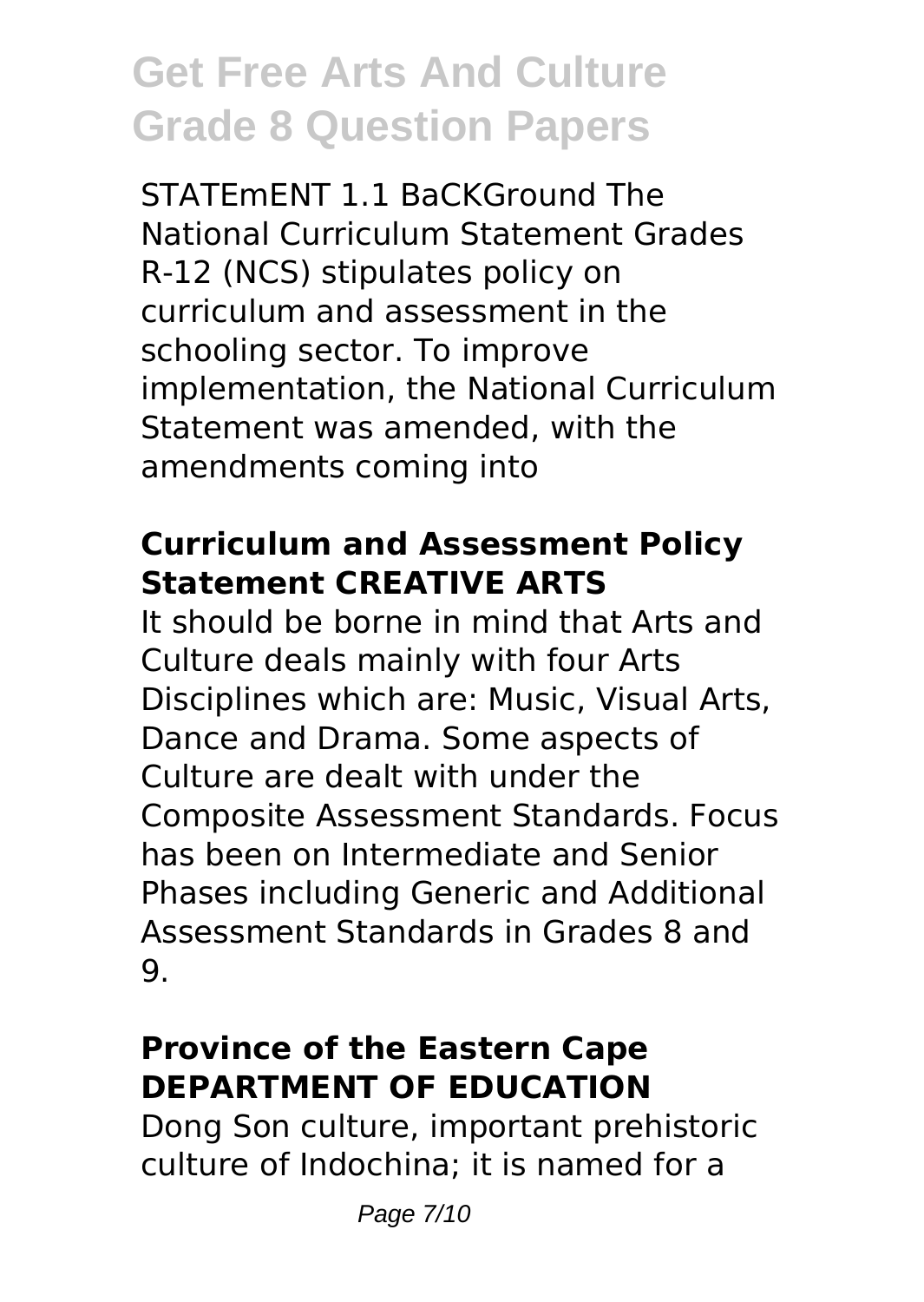village in northern Vietnam where many of its remains have been found. ... K-12 Curriculum South Asian Arts India and Pakistan Grade 8 arts thrid quarter Elmer Llames. South, central & west asian arts Joannes Datu. Traditional Indian Dress : Its Origin and Types

### **Souteast asian arts Grade8 first quarter**

Full text of "Arts and Culture Grade 8" The Arts Syllabus can be seen as a support structure for the two optional pre-vocational subjects in Grades 8 - 9: Visual Art and Integrated Performing Arts, but it goes beyond that to explore the influence of culture on our daily lives and in our art.

#### **Arts And Culture Grade 8 Exam Papers - gamma-ic.com**

Grade 8 and 9 All learners will complete modules in Ceramics, Drawing, Painting, Printmaking, Sculpture and Jewellery Design as well as Theory of Design and Visual Arts. Grades 10, 11 & 12 Learners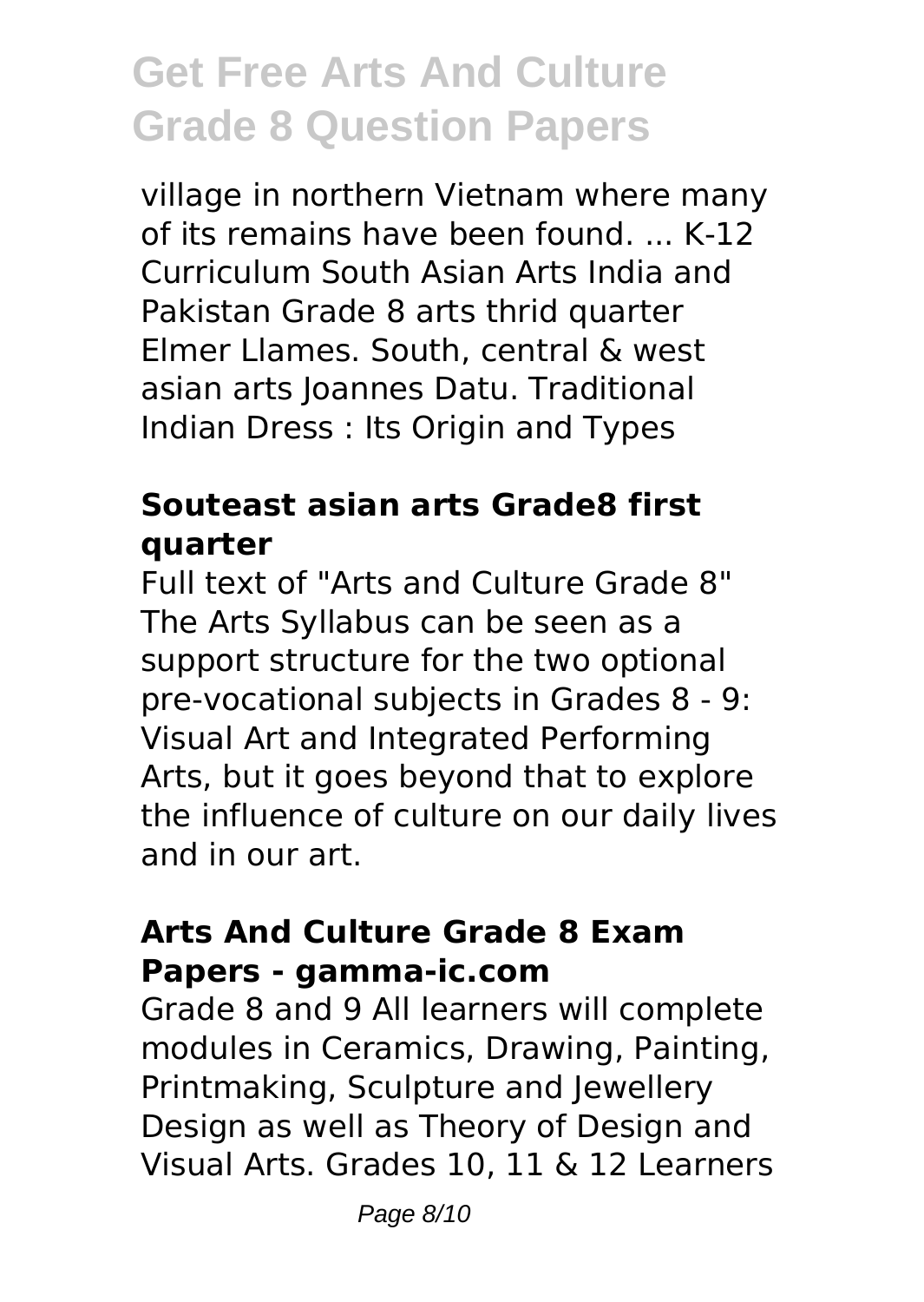are required to choose ONE of: Two Dimensional Design, Three Dimensional Design or Visual Arts.

### **National School of the Arts**

8 ARTS & CULTURE (NOVEMBER 2012) QUESTION 3 MATCH COLUMN A WITH COLUMN B COLUMN A COLUMN B 3.1 Animation A To fix a piece of artwork to support, such as a board or frame for display in an eye catching way 3.2 Hip hop dance B A style of dancing that mixes styles of more than one form

### **GRADE 9 NOVEMBER 2012 ARTS AND CULTURE**

MINISTRY OF EDUCATION, ARTS AND CULTURE JUNIOR SECONDARY PHASE For implementation: Grade 8 in 2017 and Grade 9 in 2018 MATHEMATICS SYLLABUS GRADEs 8 & 9 . Ministry of Education, Arts and Culture National Institute for Educational Development (NIED) Private Bag 2034 Okahandja